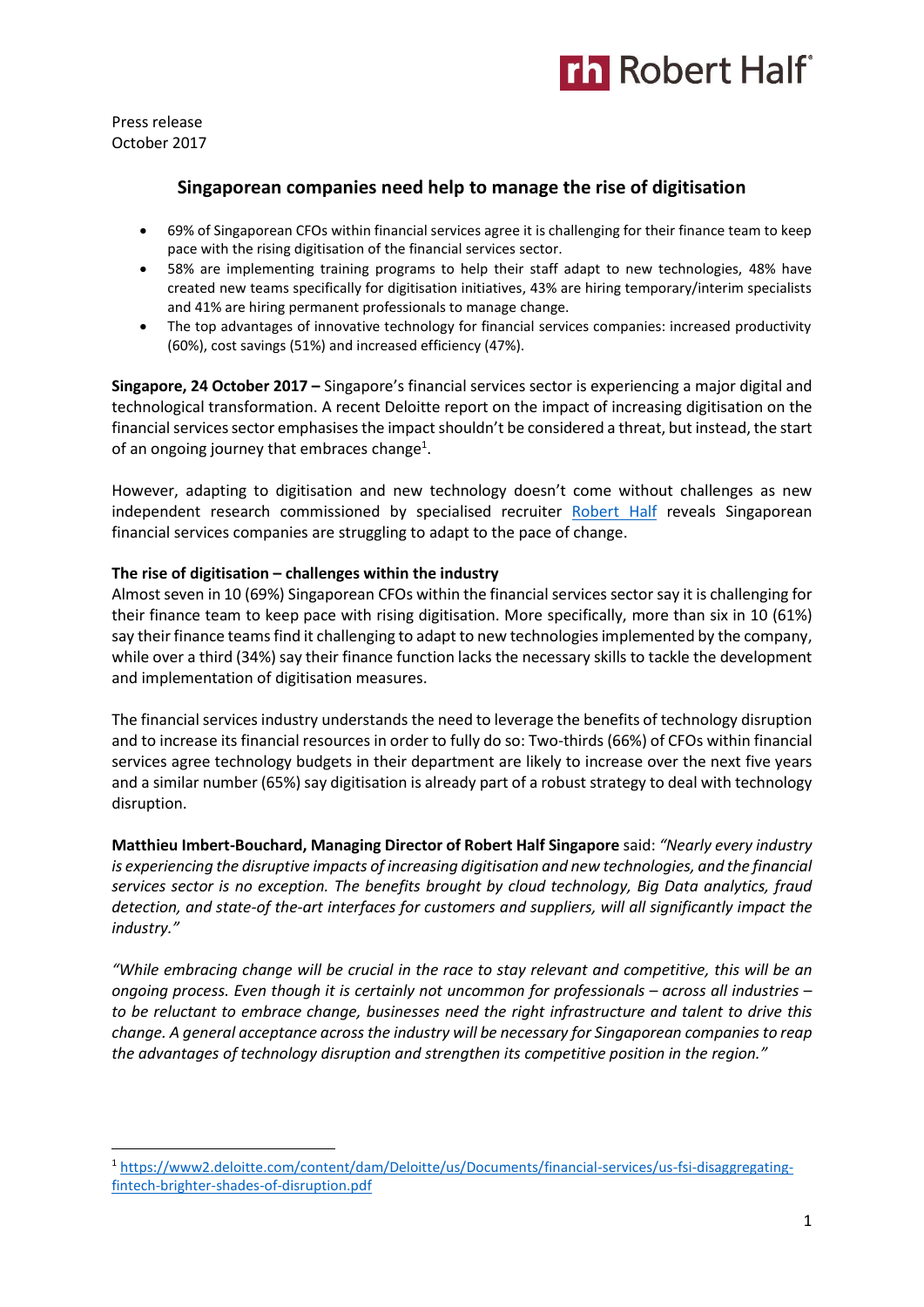

### **Singaporean companies need to adapt**

While an ongoing skills shortage continues to impact the industry, digitisation is driving many Singaporean companies to help their staff adapt to growing technological change. More than half (58%) of CFOs within financial services are implementing training programs, while just under half (48%) have created new teams specifically to execute digitisation initiatives.

Emphasising the need for additional talent to manage and implement the digitisation initiatives, more than four in 10 (43%) are hiring temporary/interim specialists to manage the technological change, while 41% are hiring permanent specialists.

*"Bringing about change does not go without challenges. Not only will companies need to invest in new technologies, but investment in employee training, recruitment, and staff retention initiatives will be crucial for mitigating the impact of Singapore's skills shortage and fully leveraging the opportunities provided by digitisation,"* added **Matthieu Imbert-Bouchard.**

### **The advantages of innovative technology**

2017 has already proven to be a starting point for many innovation projects at Singaporean companies: More than half (57%) are increasing focus on customer-focused analytics to become more innovative, and more than four in 10 (46%) are adopting digital capabilities to meet compliance initiatives. Furthermore, more than one in three (34%) are continuing the digitisation of processes that were previously analogue.

The benefits of these innovative projects are already being felt, as six in 10 (60%) CFOs cite the main advantage as increased productivity, followed by cost savings (51%) and increased efficiency (47%).

*"Singapore continues to increase its ability to innovate and adopt new technologies. The financial services sector can only benefit from rapid adoption as this will not only help companies remain competitive on a global scale, but also increase demand for financial services professionals who are quick to adapt to change. It's an exciting time to be working in financial services,"* concluded **Matthieu Imbert-Bouchard.** 

##

#### **Notes to editors**

#### **About the research**

The annual study is developed by Robert Half and was conducted in January 2017 by an independent research firm, surveying 100 Chief Financial Officers (CFOs) and Finance Directors within financial services in Singapore. This survey is part of the international workplace survey, a questionnaire about job trends, talent management and trends in the workplace.

#### **About Robert Half**

Robert Half is the world's first and largest specialised recruitment consultancy. Founded in 1948, the company has over 325 offices worldwide providing interim management, temporary and permanent recruitment solutions for accounting and finance, financial services and technology professionals in Singapore. More information o[n roberthalf.com.sg.](https://www.roberthalf.com.sg/?utm_source=roberthalf&utm_medium=pressrelease&utm_campaign=rh-all-nonspecific-ongoing)

#### **Follow Robert Half Singapore**